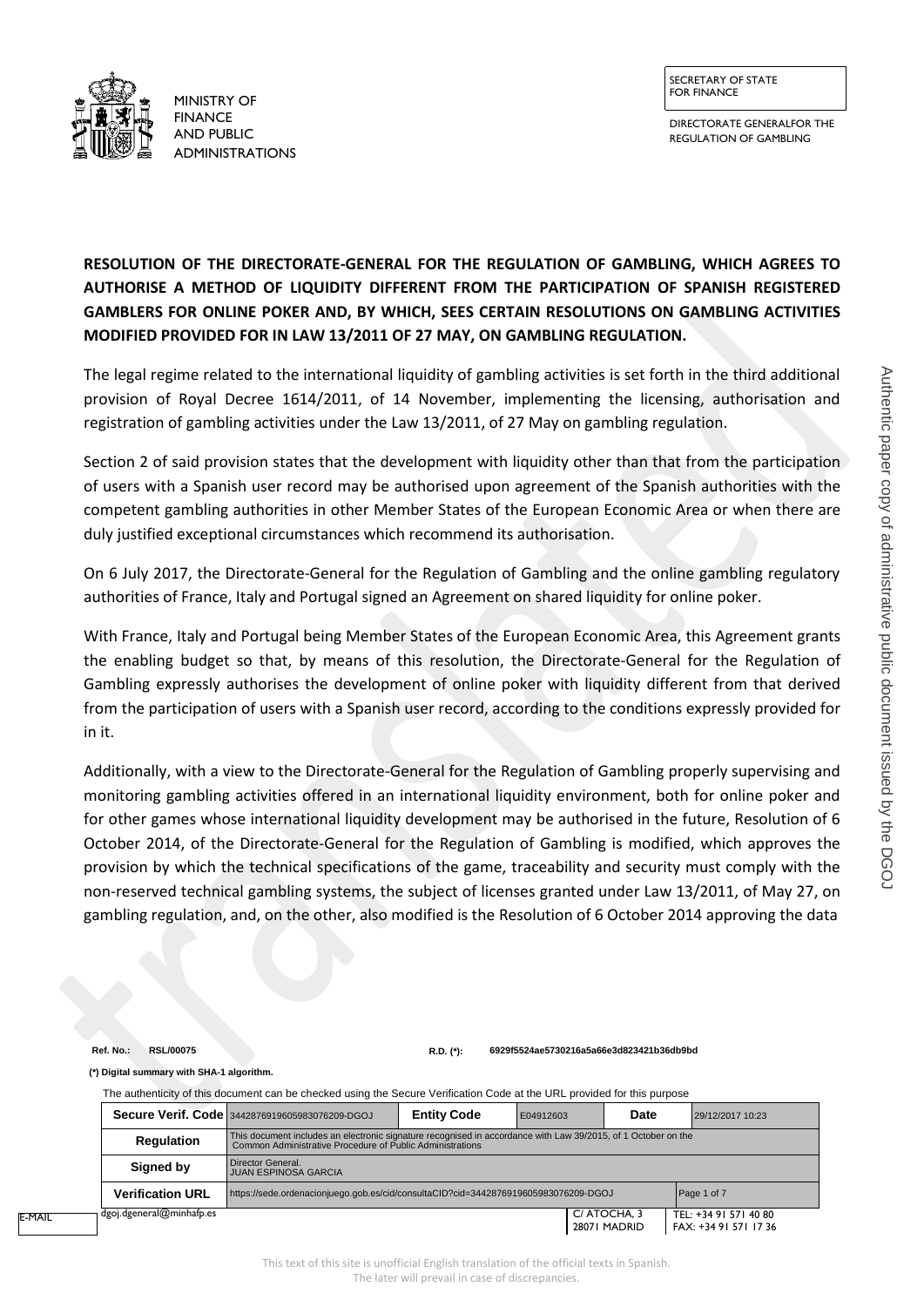DIRECTORATE GENERALFOR THE REGULATION OF GAMBLING



FOR FINANCE FOR FINANCE **FINANCE** AND PUBLIC ADMINISTRATIONS

model used in the information monitoring system of gambling operation registries.

This resolution counts on the report of the Spanish Data Protection Agency

By virtue thereof, and following the favourable report from the State Legal Services in the State Secretariat for Finance under the aegis of the Ministry for Finance and Public Administrations, this Directorate-General decides:

**Firstly. -** To authorise operators requesting a specific licence for the development and operation of "Poker" (linked to the "Other Games" form of gambling referred to in article 3.f) of Law 13/2011, of 27 May) and so that operators already holding such licence may, on a voluntary basis, offer this game in an international liquidity environment, according to the following conditions:

- 1. These operators shall have a duly authorised technical gambling system to offer Poker in an international liquidity environment in accordance with that set forth in article 8 of Royal Decree 1613/2011 of 14 November, implementing Law 13/2011 of 27 May on gambling regulation with regard to the technical requirements of gambling activities.
- 2. Once the authorisation provided for in the previous paragraph has been obtained, all the operators involved, including those which manage the gambling platforms and those attached to these platforms, must inform the Directorate-General for the Regulation of Gambling in advance and expressly the date on which poker in an international liquidity environment is to begin.
- 3. The technical gambling system will ensure that gamblers with a Spanish user record can only share liquidity with gamblers with user record of the States belonging to the European Economic Area whose authorities have signed or adhere to the Agreement of 6 July 2017, on shared liquidity related to online poker.
- 4. The operators will ensure, through the corresponding modification of the particular rules of the game and, where appropriate, through opportune actions, that gamblers with a Spanish user record have adequate and sufficient prior knowledge of the new environment in which their participation in the game will take place.

**Ref. No.: RSL/00075 D.S. (\*): 6929f5524ae5730216a5a66e3d823421b36db9bd**

**(\*) Digital summary with SHA-1 algorithm.**

The authenticity of this document can be checked using the Secure Verification Code at the URL provided for this purpose

|                                                                                                                                                                                                 |                          | Secure Verif. Code 3442876919605983076209-DGOJ | <b>Entity Code</b> | E04912603 | Date                         | 29/12/2017 10:23                               |
|-------------------------------------------------------------------------------------------------------------------------------------------------------------------------------------------------|--------------------------|------------------------------------------------|--------------------|-----------|------------------------------|------------------------------------------------|
| This document includes an electronic signature recognised in accordance with Law 39/2015, of 1 October on the<br><b>Regulation</b><br>Common Administrative Procedure of Public Administrations |                          |                                                |                    |           |                              |                                                |
| Director General.<br>Signed by<br><b>JUAN ESPINOSA GARCIA</b><br><b>Verification URL</b><br>https://sede.ordenacionjuego.gob.es/cid/consultaCID?cid=3442876919605983076209-DGOJ                 |                          |                                                |                    |           |                              |                                                |
|                                                                                                                                                                                                 |                          |                                                |                    |           |                              | Page 2 of 7                                    |
| E-MAIL                                                                                                                                                                                          | dgoj.dgeneral@minhafp.es |                                                |                    |           | C/ ATOCHA, 3<br>28071 MADRID | TEL: +34 91 571 40 80<br>FAX: +34 91 571 17 36 |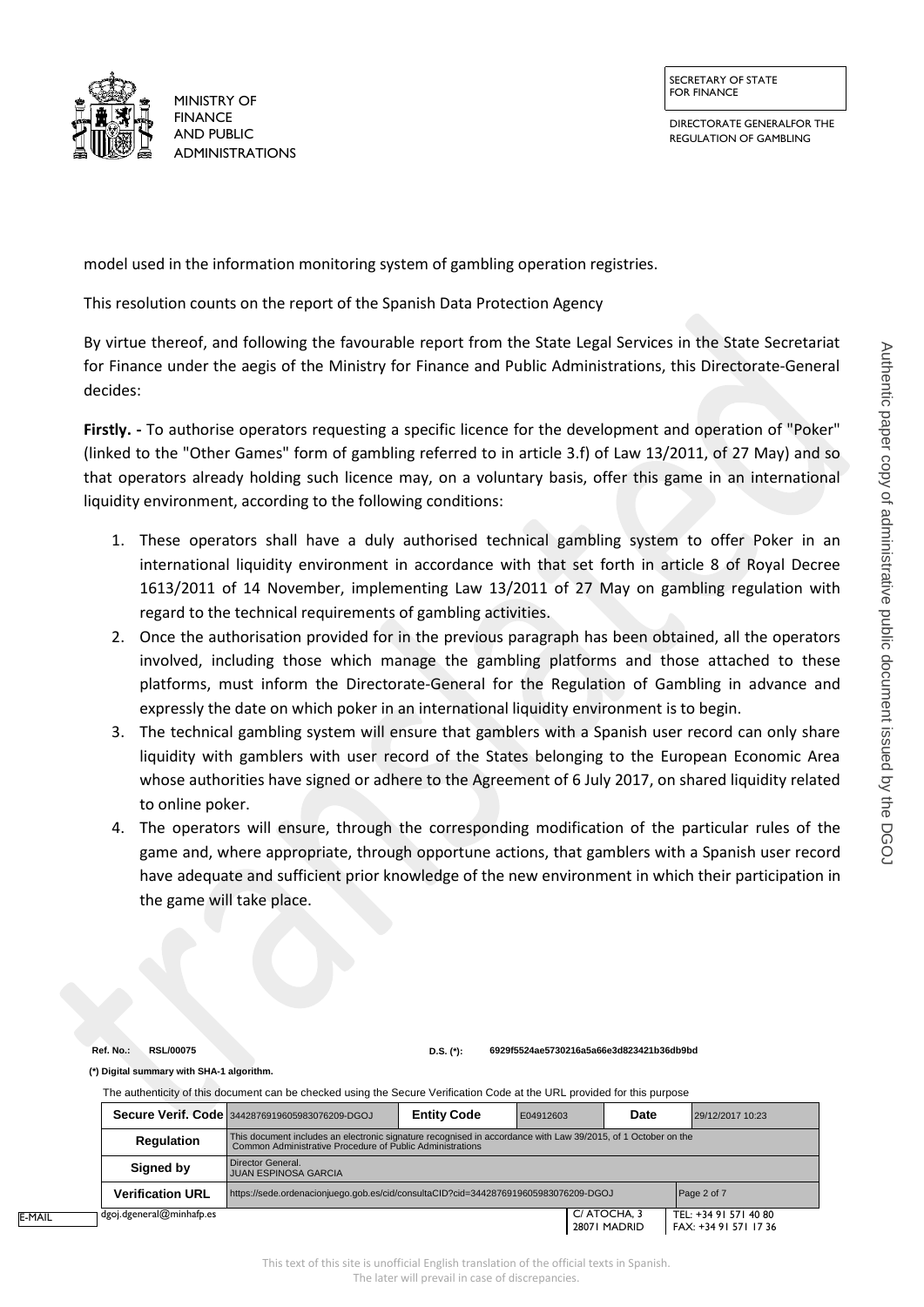



FOR FINANCE FOR FINANCE **FINANCE** AND PUBLIC ADMINISTRATIONS

5. The Directorate-General for the Regulation of Gambling may issue instructions to gambling operators which have been authorised in accordance with paragraph 1, in order to ensure effective supervision and control of the environment developed.

**Secondly. -** Modify Resolution of 6 October 2014, from the Directorate General for the Regulation of Gambling, approving the regulation which elaborates on the technical specifications for gambling, traceability and security that must be met by the non-reserved technical gambling systems licensed under Law 13/2011 of 27 May on gambling regulation as follows:

1-. In section 1.2 of the Appendix, titled "*Definitions*", the following is added:

"*11. Gambling offered in an international liquidity environment: one in which the economic amounts dedicated to participation in the game come from gamblers with a Spanish user record and gamblers without a Spanish user record.*

*12. International liquidity manager: the operator which manages a game offered in an international liquidity environment.*

*13. Gambler with a Spanish user record: one who participates in the game through an account opened with a gambling operator, in accordance with Law 13/2011, of 27 May on gambling regulation.*"

2.- Section 5.1.4 of the Appendix, titled "*Time source of the SCI*", is modified and worded as follows:

*"5.1.4 Time source of the SCI. The internal control system, including the data capture system and warehouse, will be synchronised with a stratum-1 NTP server. All time information reported in the SCI should include the time zone taken as a reference by including positive or negative deviations from UTC."*

3.- A new point named 6.3 "*Time source*" is added in section 6 of the Appendix, titled "*Records and logs of the technical gambling system*", with the following wording:

*"6.3 Time source: The technical gambling system will be synchronised with a stratum-1 NTP server. All time information sent to the Directorate-General for the Regulation of Gambling should*

**Ref. No.: RSL/00075 D.S. (\*): 6929f5524ae5730216a5a66e3d823421b36db9bd**

**(\*) Digital summary with SHA-1 algorithm.**

The authenticity of this document can be checked using the Secure Verification Code at the URL provided for this purpose

|                                                                                                                                                                                                 | Secure Verif. Code 3442876919605983076209-DGOJ | <b>Entity Code</b> | E04912603 | Date                         | 29/12/2017 10:23                               |
|-------------------------------------------------------------------------------------------------------------------------------------------------------------------------------------------------|------------------------------------------------|--------------------|-----------|------------------------------|------------------------------------------------|
| This document includes an electronic signature recognised in accordance with Law 39/2015, of 1 October on the<br><b>Regulation</b><br>Common Administrative Procedure of Public Administrations |                                                |                    |           |                              |                                                |
| Director General.<br>Signed by<br><b>JUAN ESPINOSA GARCIA</b>                                                                                                                                   |                                                |                    |           |                              |                                                |
| <b>Verification URL</b><br>https://sede.ordenacionjuego.gob.es/cid/consultaCID?cid=3442876919605983076209-DGOJ                                                                                  |                                                |                    |           | Page 3 of 7                  |                                                |
| dgoi.dgeneral@minhafp.es                                                                                                                                                                        |                                                |                    |           | C/ ATOCHA, 3<br>28071 MADRID | TEL: +34 91 571 40 80<br>FAX: +34 91 571 17 36 |

E-MAIL

dgoj.dgeneral@minhafp.es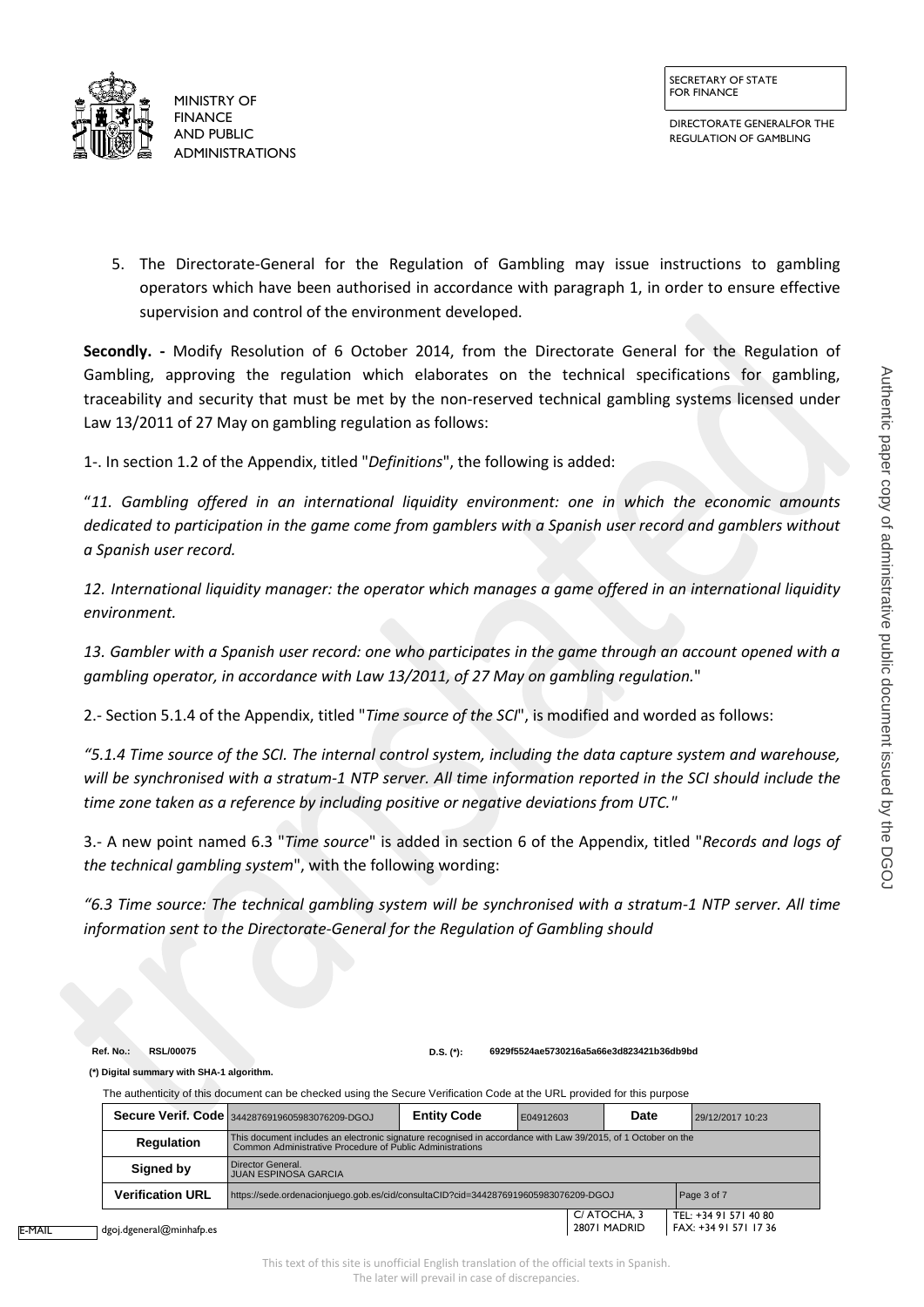DIRECTORATE GENERALFOR THE REGULATION OF GAMBLING



FOR FINANCE FOR FINANCE **FINANCE** AND PUBLIC ADMINISTRATIONS

*include the time zone taken as a reference by including positive or negative deviations from UTC."*

4.- A new section 7 to the Appendix is added with the following wording:

*"7. Gambling offered in an international liquidity environment.*

*7.1. In gambling offered in an international liquidity environment, references made in sections 1 to 6 of this appendix to the terms "participants", "gamblers" or "users" must be understood as gamblers with a Spanish user record.*

*7.2. The development of a game in an international liquidity environment is, in any case, voluntary for both the operator requesting a specific licence to develop and exploit that game and for the operator already holding a licence of this type.*

*7.3. The technical gambling system which organises, operates and develops the gambling activity offered in an international liquidity environment, in addition to complying with the provisions of this resolution, will ensure that the information provided to gamblers with a Spanish user record is, at a minimum, provided in Spanish.*

*7.4. All time information sent to the Directorate-General for the Regulation of Gambling must include the time zone taken as a reference by including positive or negative deviations from UTC.*

*7.5. In gambling offered in an international liquidity environment, the international liquidity manager's technical gambling system must keep records and logs of all operation which have taken place between gamblers who have used a Spanish user record and the other gamblers.*

*For these purposes, the technical gambling system regulated in this Resolution must keep full details of the games in which a gambler with a Spanish user record has participated, the unique user identifier, the identification data and the jurisdiction of those gamblers other than gamblers with a Spanish user registration, the plays made by each of them, the prizes received and the development data of the game which allows all plays of the game to be reconstructed.*

**Ref. No.: RSL/00075 D.S. (\*): 6929f5524ae5730216a5a66e3d823421b36db9bd**

**(\*) Digital summary with SHA-1 algorithm.**

The authenticity of this document can be checked using the Secure Verification Code at the URL provided for this purpose

|                                                                                                                                                                                          | Secure Verif. Code 3442876919605983076209-DGOJ                                                     | <b>Entity Code</b> | E04912603 | Date                        | 29/12/2017 10:23                               |
|------------------------------------------------------------------------------------------------------------------------------------------------------------------------------------------|----------------------------------------------------------------------------------------------------|--------------------|-----------|-----------------------------|------------------------------------------------|
| This document includes an electronic signature recognised in accordance with Law 39/2015, of 1 October on the<br>Regulation<br>Common Administrative Procedure of Public Administrations |                                                                                                    |                    |           |                             |                                                |
| Director General.<br>Signed by<br><b>JUAN ESPINOSA GARCIA</b>                                                                                                                            |                                                                                                    |                    |           |                             |                                                |
| <b>Verification URL</b>                                                                                                                                                                  | Page 4 of 7<br>https://sede.ordenacionjuego.gob.es/cid/consultaCID?cid=3442876919605983076209-DGOJ |                    |           |                             |                                                |
| $\sf{l}$ deoi.deeneral $@$ minhafp.es                                                                                                                                                    |                                                                                                    |                    |           | C/ATOCHA, 3<br>28071 MADRID | TEL: +34 91 571 40 80<br>FAX: +34 91 571 17 36 |

E-MAIL

[dgoj.dgeneral@minhafp.es](mailto:dgoj.dgeneral@minhafp.es)

This text of this site is unofficial English translation of the official texts in Spanish. The later will prevail in case of discrepancies.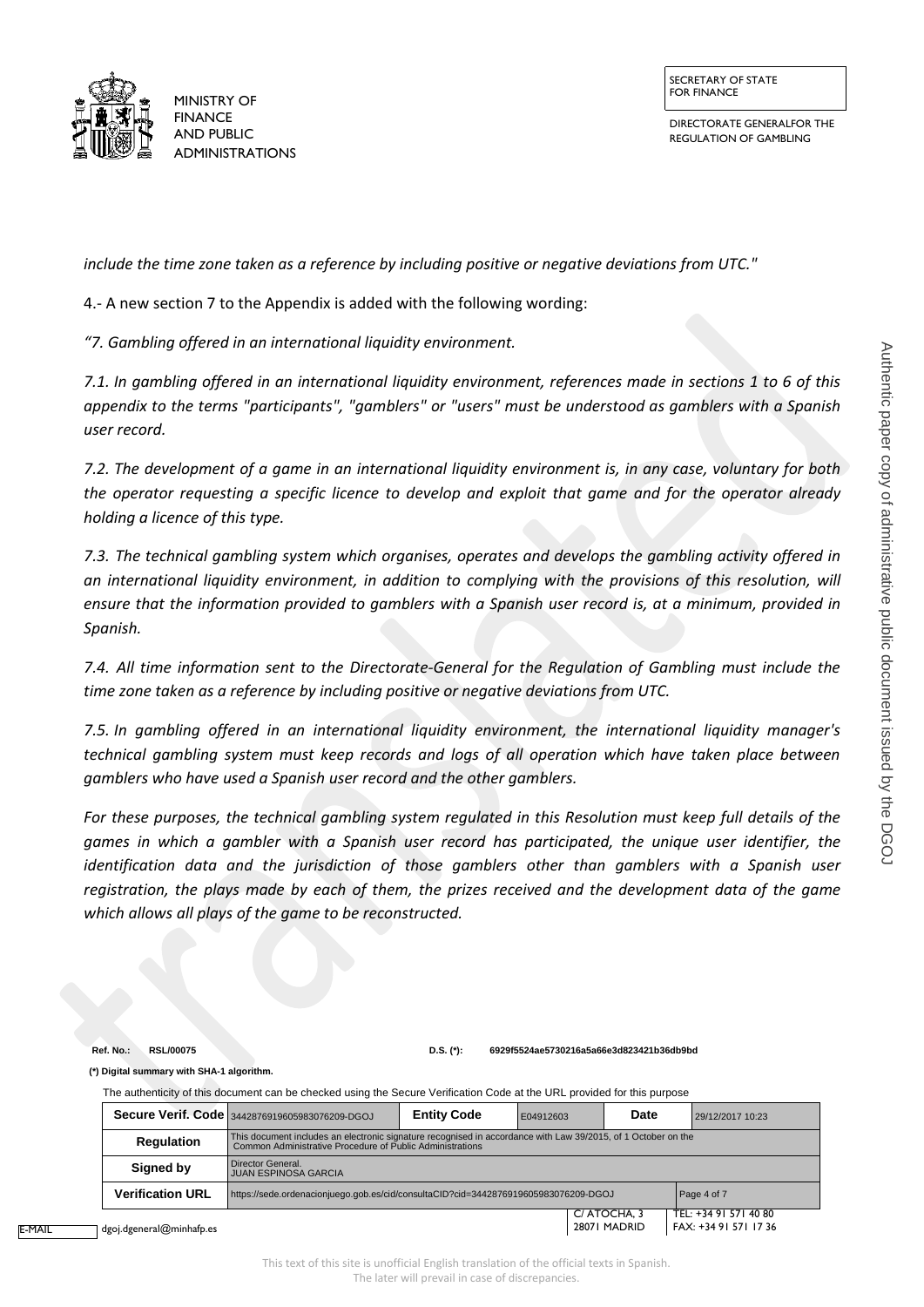DIRECTORATE GENERALFOR THE REGULATION OF GAMBLING



*In any case, access to said data and its processing must be carried out in accordance with the provisions of Organic Law 15/1999, of 13 December on Personal Data Protection and its implementing regulations.*

*7.6. The international liquidity manager must have procedures to detect fraud and money laundering involving a gambler with a Spanish user record, as well as to promptly notify suspicious actions to the competent public bodies for investigation.*

*7.7. The international liquidity manager will adopt the necessary means to ensure that each gambler participating in a given game does so with a single identity "*.

**Thirdly. -** Modify Resolution of 6 October 2014, from the Directorate General for the Regulation of Gambling, approving the data model for use in the information monitoring system of gambling operation records as follows:

1.- The following definitions are added to section 2:

*"Gambling offered in an international liquidity environment.*

*One in which the economic amounts dedicated to participation in the game come from gamblers with a Spanish user record and gamblers without a Spanish user record.*

*International liquidity manager.*

*The operator which manages a game offered in an international liquidity environment.* 

*Gambler with a Spanish user record.*

*One who participates in the game through an account opened with a gambling operator, in accordance with Law 13/2011, of 27 May on gambling regulation."*

2.- A new section 3.2.1 is added:

*"3.2.1 International liquidity manager's obligations.*

**Ref. No.: RSL/00075 D.S. (\*): 6929f5524ae5730216a5a66e3d823421b36db9bd**

**(\*) Digital summary with SHA-1 algorithm.**

The authenticity of this document can be checked using the Secure Verification Code at the URL provided for this purpose

|                                                                                                                                                                                                 | Secure Verif. Code 3442876919605983076209-DGOJ                                                     | <b>Entity Code</b> | E04912603 | Date                        | 29/12/2017 10:23                               |  |
|-------------------------------------------------------------------------------------------------------------------------------------------------------------------------------------------------|----------------------------------------------------------------------------------------------------|--------------------|-----------|-----------------------------|------------------------------------------------|--|
| This document includes an electronic signature recognised in accordance with Law 39/2015, of 1 October on the<br><b>Regulation</b><br>Common Administrative Procedure of Public Administrations |                                                                                                    |                    |           |                             |                                                |  |
| Signed by                                                                                                                                                                                       | Director General.<br><b>JUAN ESPINOSA GARCIA</b>                                                   |                    |           |                             |                                                |  |
| <b>Verification URL</b>                                                                                                                                                                         | https://sede.ordenacionjuego.gob.es/cid/consultaCID?cid=3442876919605983076209-DGOJ<br>Page 5 of 7 |                    |           |                             |                                                |  |
| dgoj.dgeneral@minhafp.es                                                                                                                                                                        |                                                                                                    |                    |           | C/ATOCHA, 3<br>28071 MADRID | TEL: +34 91 571 40 80<br>FAX: +34 91 571 17 36 |  |

E-MAIL

This text of this site is unofficial English translation of the official texts in Spanish. The later will prevail in case of discrepancies.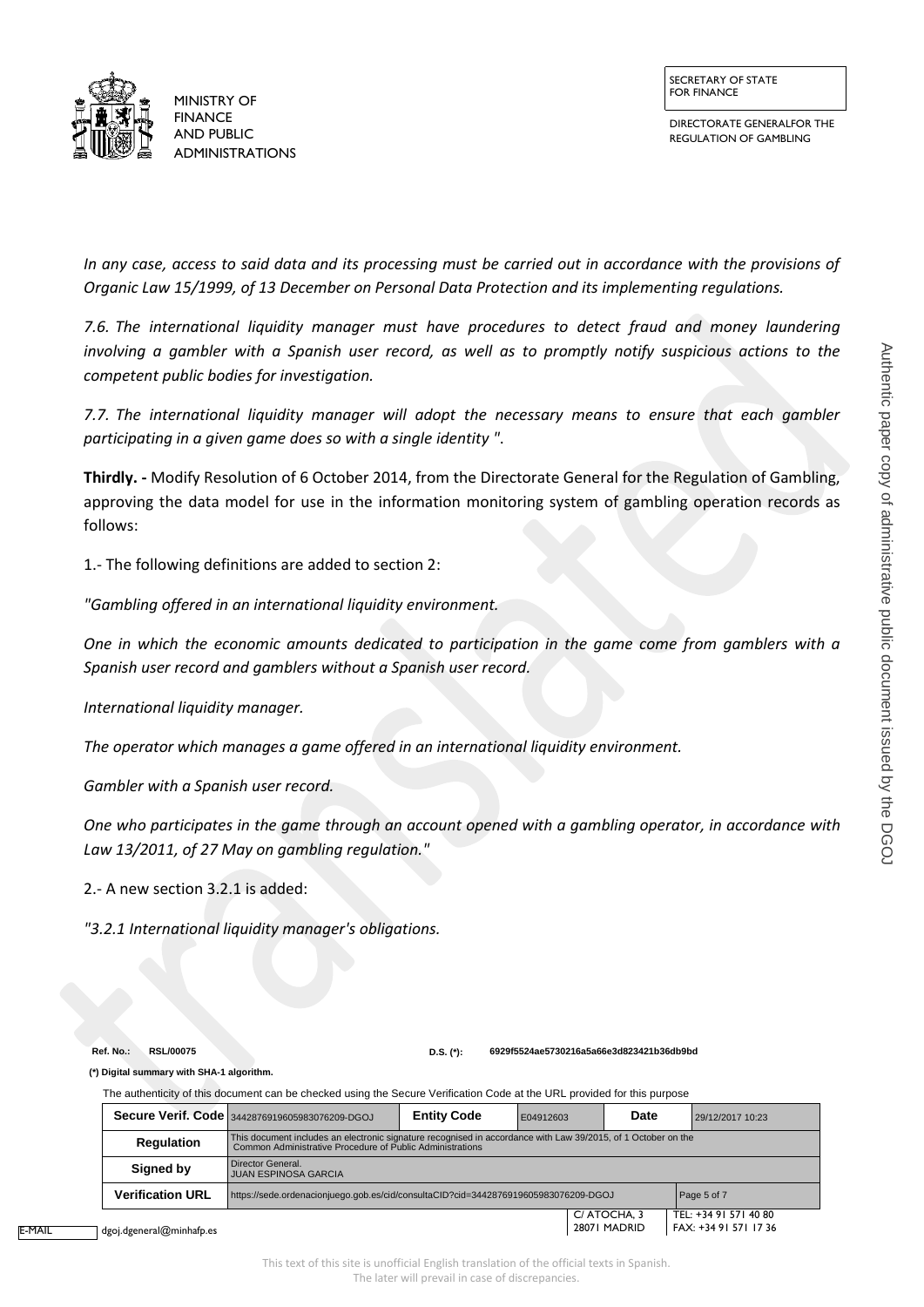

DIRECTORATE GENERALFOR THE REGULATION OF GAMBLING



*The international liquidity manager shall only inform about the games (game, session or tournament) in which at least one gambler with a Spanish user record participates.*

*Only data of gamblers with a Spanish user record will be included in the files RUR/RUT, CJD/CJT, BOT, JUD, JUT, JUA, CEV. In the ORT file, the economic information corresponding to games with international liquidity broken down by operator (B2C) of the ".es" domain and by jurisdiction for operators not part of the ".es" domain participating in the game will be sent."*

3.- To Section 3.4.8, between the headings "*operators under obligation*" and "*frequency*", the following heading is added:

*"Gambling offered in an international liquidity environment.*

*In gambling offered in an international liquidity environment in which at least one gambler with a Spanish user record participates, the following must be reported:*

- *• For operations of operators under Spanish jurisdiction, the data aggregated by operator.*
- *• For operations of operators of other jurisdictions, the data aggregated by jurisdiction."*

4.- In Section 3.4.10 [Gambling records (JUT, JUD)], to the heading "*Generic data common to all types of gambling*" the following field is added:

*"• BooleanLI: Y/N (must be marked as affirmative when a gambler without a Spanish user record has participated in the bet, game, tournament or hand. The field is optional for games not in the international liquidity network).*"

5.- In Section 3.5.3.2 ("*ORT Record: Network operator account*") is replaced by the following:

*"3.5.3.2. ORT: Network operator account.*

*The description of the information in this record is the same as that of the OPT record while taking into account that the entries will be broken down according to the operator contributing participants to the network.*

*In the case of gambling offered in an international liquidity environment, the international liquidity manager must report the economic figures broken down by operator for operators holding a licence in Spain, and by an aggregate for jurisdiction for the remaining operators."*

E-MAIL

**Ref. No.: RSL/00075 D.S. (\*): 6929f5524ae5730216a5a66e3d823421b36db9bd**

**(\*) Digital summary with SHA-1 algorithm.**

The authenticity of this document can be checked using the Secure Verification Code at the URL provided for this purpose

|                          |                         | <b>Secure Verif. Code 3442876919605983076209-DGOJ</b>                                                                                                                      | <b>Entity Code</b> | E04912603 | Date                        | 29/12/2017 10:23                               |  |
|--------------------------|-------------------------|----------------------------------------------------------------------------------------------------------------------------------------------------------------------------|--------------------|-----------|-----------------------------|------------------------------------------------|--|
|                          | Regulation              | This document includes an electronic signature recognised in accordance with Law 39/2015, of 1 October on the<br>Common Administrative Procedure of Public Administrations |                    |           |                             |                                                |  |
|                          | Signed by               | Director General.<br><b>JUAN ESPINOSA GARCIA</b>                                                                                                                           |                    |           |                             |                                                |  |
|                          | <b>Verification URL</b> | https://sede.ordenacionjuego.gob.es/cid/consultaCID?cid=3442876919605983076209-DGOJ<br>Page 6 of 7                                                                         |                    |           |                             |                                                |  |
| dgoj.dgeneral@minhafp.es |                         |                                                                                                                                                                            |                    |           | C/ATOCHA, 3<br>28071 MADRID | TEL: +34 91 571 40 80<br>FAX: +34 91 571 17 36 |  |